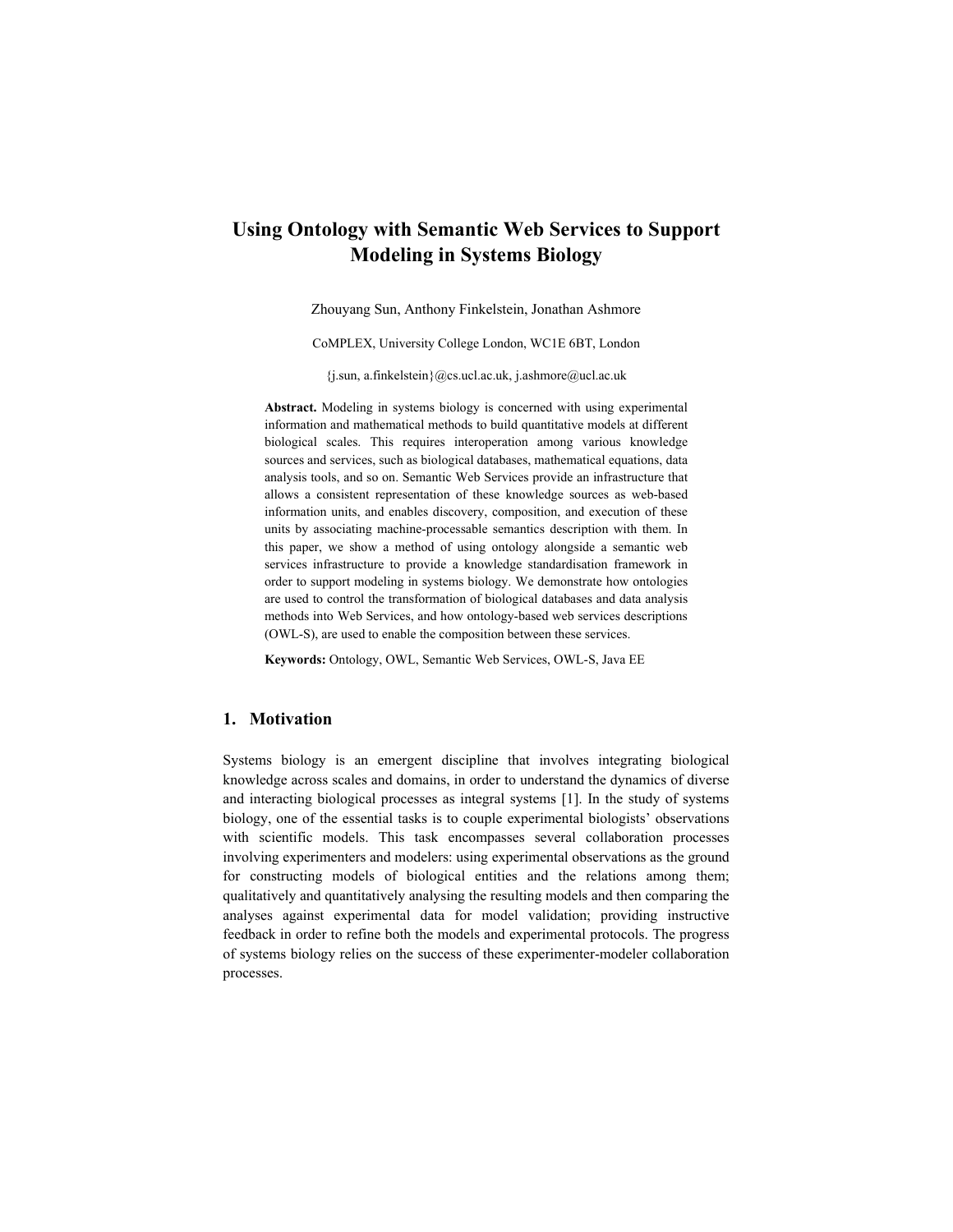Experimenter-modeler collaboration processes present a number of challenges. Firstly, both the content and the format of knowledge that need to be shared among participants are diverse. For instance, this knowledge can be experimental data with descriptions of laboratory settings, or mathematical models that quantitatively represent relations among biological entities. The languages used to represent models may not be directly compatible. The computing environments used to store experimental data are usually heterogeneous.

Secondly, knowledge creation in systems biology relies on combining knowledge from many various and distributed sources, in order to achieve a system-level understanding. For instance, when studying complex biological systems such as human liver, researchers may have to integrate knowledge from gene regulation level up to intercellular communication level for investigating certain physiological phenomena. Models on different levels may be developed independently by several groups using various modeling paradigms and computational environments.

Thirdly, models and information from experiments are reused in many different settings. When specifying parameters for an equation in a biological model, modelers need to interact with various biological data sources such as literature, biological databases, or data embedded in existing models. Then they need to give justification on the selection of data sources according to the context of the model, make judgment on which analysis methods and parameterisation approaches need to be applied. All the above information can be crucial for model reuse. Newcomers may build a model based on the same rationale of an existing model, but want to use alternative data sources and parameterisation methods. In this case, the reasoning involved in the model construction could rely on the previous cases.

### **2. Approach**

In order to tackle these challenges, a common means of formally representing diverse knowledge in computer-based format is required. Also, in the context of combining computer-based resources, it is required for the individual pieces of knowledge to have a 'descriptive interface' to support computer-based communication, so that knowledge can be easily integrated. Moreover, the collaboration processes that mediate between distributed knowledge representation are part of the knowledge of modeling and should be formally represented for future model reuse.

We use ontology and semantic web services [15] as the primary means to meet these requirements. Ontology is the theory of conceptualisation. In computing, ontology provides a means of formally representing the structure of objects and relations in an information system and associating meaning with them [2]. Ontology can provide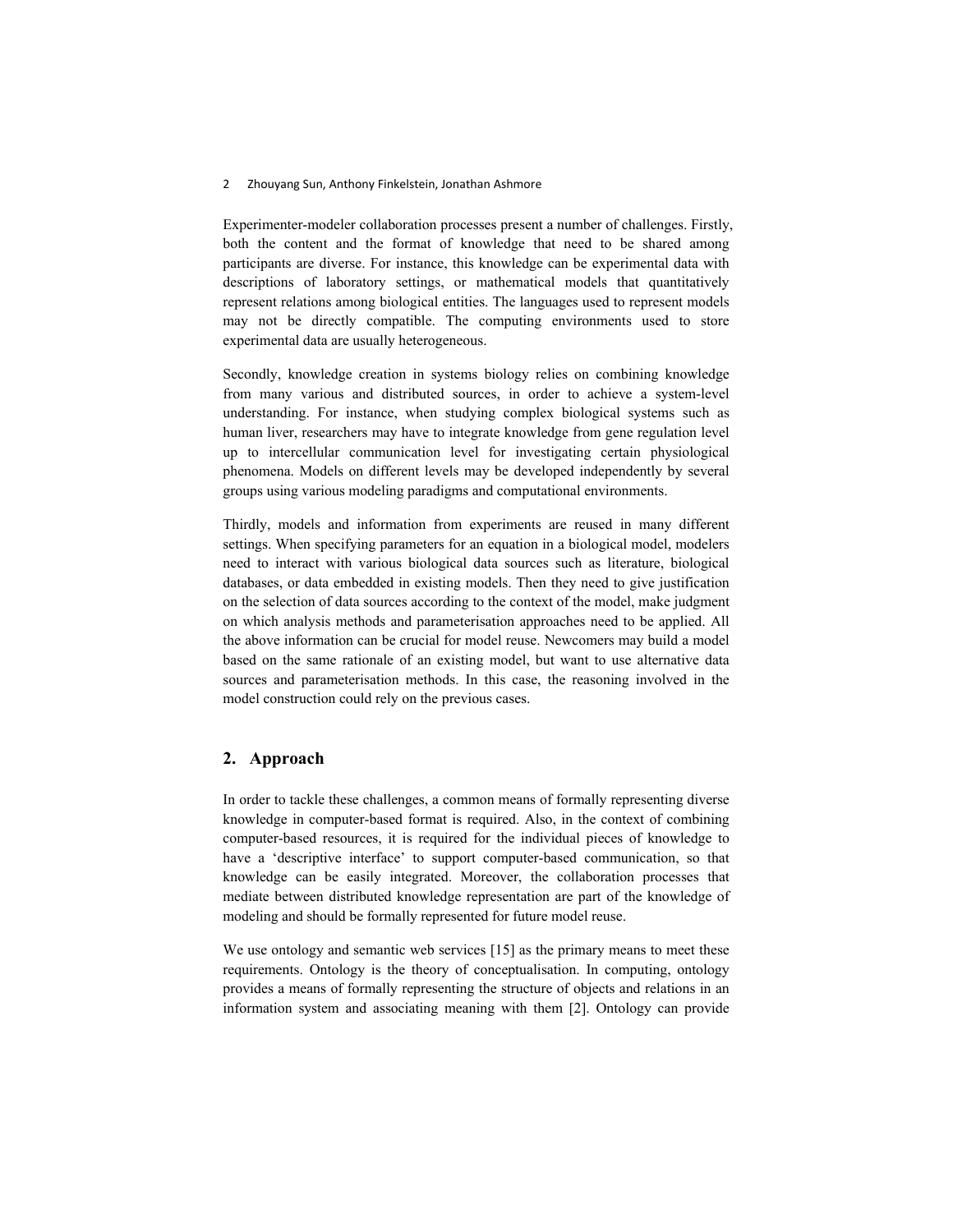formal knowledge representation for distributed and heterogeneous computer-based biological information. Moreover, since ontologies explicitly define the content in information sources by formal semantics, they also enable the basis of interoperability between these sources. Further, as ontologies are able to separate domain knowledge from application-based knowledge, they can be used to define the collaboration processes among information-providing applications. Ontologies provide the benefits of reuse, sharing and portability of knowledge across platform [3].

Semantic Web Services are the conjunction of Semantic Web and service-oriented computing. The Semantic Web is a framework for creating a universal medium for information exchange by associating semantics with documents on the World Wide Web [4]. Service-oriented computing is a software architecture that allows information resources to be presented as platform-independent, self-describing, modular software units. The combination of both provides a web-based infrastructure for general knowledge sharing and reuse. Semantic Web Services allow the bringing together of knowledge sources as Web Services and describing interaction and workflows among them by means of a semantic markup language, and therefore is able to meet the need of modeling knowledge collaboration among systems biology practitioners. Constructing biological models in a portable exchange format is challenging because it requires assembling knowledge from heterogeneous sources. Semantic web techniques can help in building such model by supporting meaningful descriptions of the elements drawn from these sources and thus enhancing the interoperability and consistency among them.

In this paper, we will show how to help model construction by using ontology and ontology-based mapping of model components to Semantic Web Service architecture. We will describe a simple case of how the model is built in practice. Then we will describe an ontology for modeling in systems biology and how it is used to automate the transformation of biological databases, data analysis methods into web services, as well as the transformation of mathematical equation to OWL-S, the semantic markup for web services, for interactive parameterisation processes. We will describe our approach to ontology-based modeling in systems biology and the procedure for using an ontology model to control the transformation of experimental data and mathematical methods into Semantic Web Services, as well as the composition of these services for parameterising equations in the biological models.

## **3. A Simple Case of Modeling in Systems Biology**

We describe a case of model construction for explaining the details of our approach. The model used is developed by Hudspeth, A.J. and Lewis, R.S. [5], and has been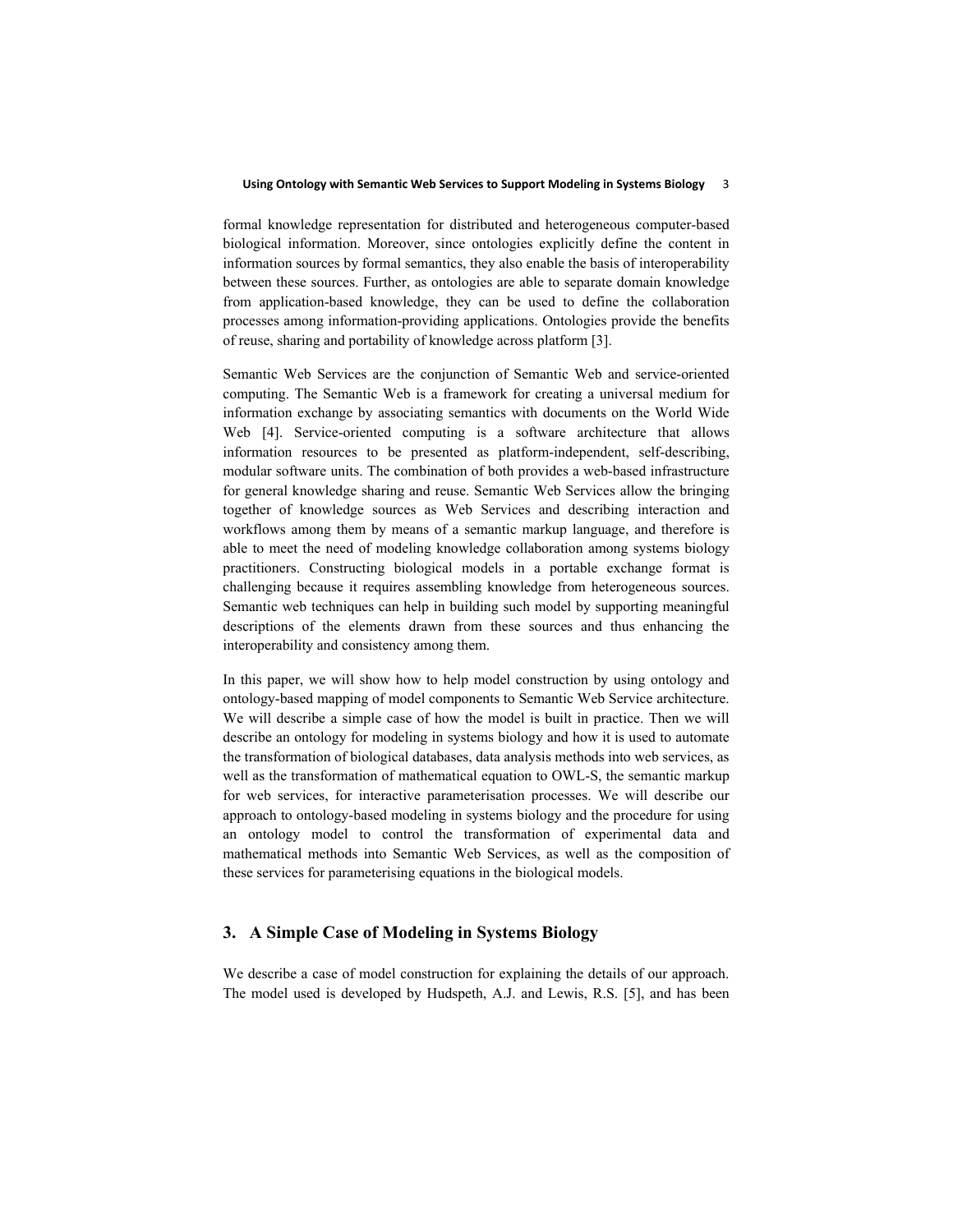built to aid understanding electrical resonance in bull-frog hair cells. We chose this case because it encompasses all the major processes involved in the study of systems biology including data acquisition from experiments, abstract modeling, raw data analysis for parameterisation, and creation of simulations. Also, to construct this kind of models often requires integrating fairly complex sub-models of different types, which can demonstrate the complexity of the modeling tasks in systems biology.

To create the model, firstly an experiment is carried out using electrophysiological recording techniques. Data of cell responses to a series of electric stimuli are acquired and stored in a certain computer-based format. Meanwhile, abstract models are proposed which describe the system of interest as the entities and the relationships between them. In this case, the abstract models include a kinetic model for voltagedependent calcium current, a diffusion model for the regulation of intracellular calcium ions, and a kinetic model for Ca2+-activated K+ current based on the kinetics of Ca2+-binding K+ channel. The relationships in these models are described by mathematical equations. For example, voltage-dependent calcium current is described by a third-order kinetic scheme [6],

### $I_{Ca} = \bar{g}_{Ca} m^3 (V_m - E_{Ca})$

In which  $\overline{g}_{Ca}$ , m, and  $E_{Ca}$  are parameters;  $I_{Ca}$  and  $V_{m}$  are membrane current and potential variables.

In order to specify these models, experimental data are assessed for parameterisation. For example, to evaluate the conductance of voltage-dependent calcium channel, the data of tail currents are retrieved from datasheets and are fitted with a Boltzmann relation,  $I = I_{max}/\{1 + e^{-(V_m - V_{1/2})/k}\}^3$ , by a least-square-error criterion. Besides the parameters that are acquired by data analysis methods, some of the parameters are given from existing literature and some are given arbitrarily. No record will be kept on the data analysis and parameterisation processes. . Every time therefore, when the model needs to be modified or used for integration with other models, researchers have to go back to the data and analyse them again. This can be problematic, since models are shared among researchers but not everyone has access to the original data used for parameterisation, or the rationale for data source and mathematical methods selection. After the parameterisation, the models are fully instantiated. At this point, simulation can be created in certain computing languages such as Java etc.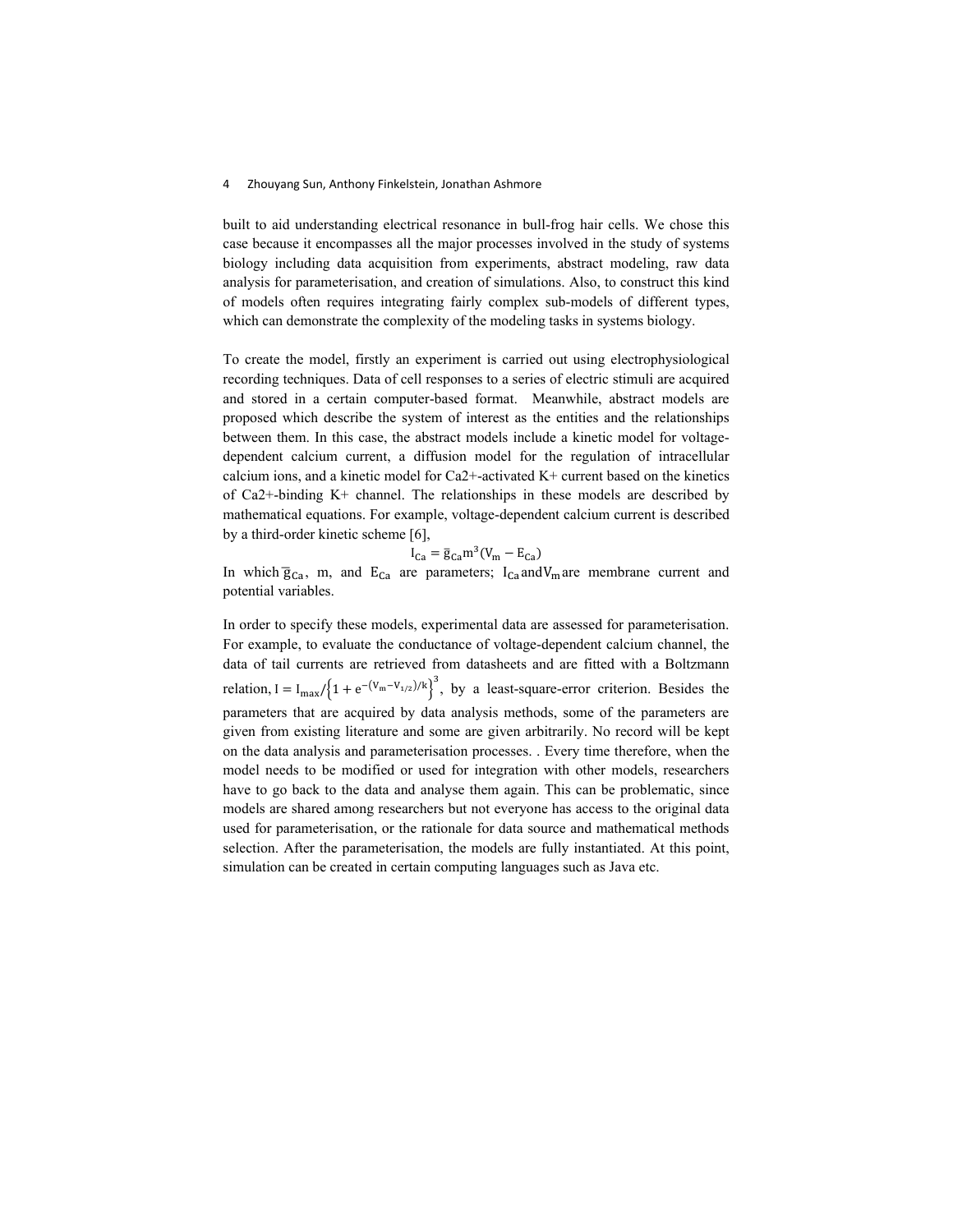## **4. A Simple Case of Modeling in Systems Biology**

### **4.1 Implementation Details**

For ontology model construction, we use Protégé 3.2.1 [7], an ontology editor by Stanford Medical Informatics. For generating web services, we use NetBeans 5.5 [8] by Sun Microsystems, a Java EE-enabled [9] integrated development environment (IDE) to generate Web Services. NetBeans 5.5 is an open-source IDE written entirely in Java featuring APIs including Java Persistence and JAX-WS [10], and bundles with Sun Java System Application Server Platform (SJSAP) 9.1 [11].

### **4.2 Create abstract biological models by using ontology**

In our approach, we construct an abstract model of the biological systems of interest as the starting point. We use OWL DL [12] as the format of our ontology models, since OWL DL is a species of OWL [12] that provides the adequate expressiveness and has desirable computational properties for reasoning. By using ontology as the medium, the biological models we construct will be portable, integratable, and can be reasoned about using description logic.

We create an OWL abstract model as the meta-model for constructing biological models. In order to make it easy to understand, instead of using XML code we present it in a UML [13] diagram as bellow:



**Fig. 1.** UML Class diagram to represent the metadata of the OWL-based biological model

This model declares the information that needs to be assembled for constructing a valid biological model. The information includes the definitions of biological entities and biological processes, mathematical equations underlying the biological processes.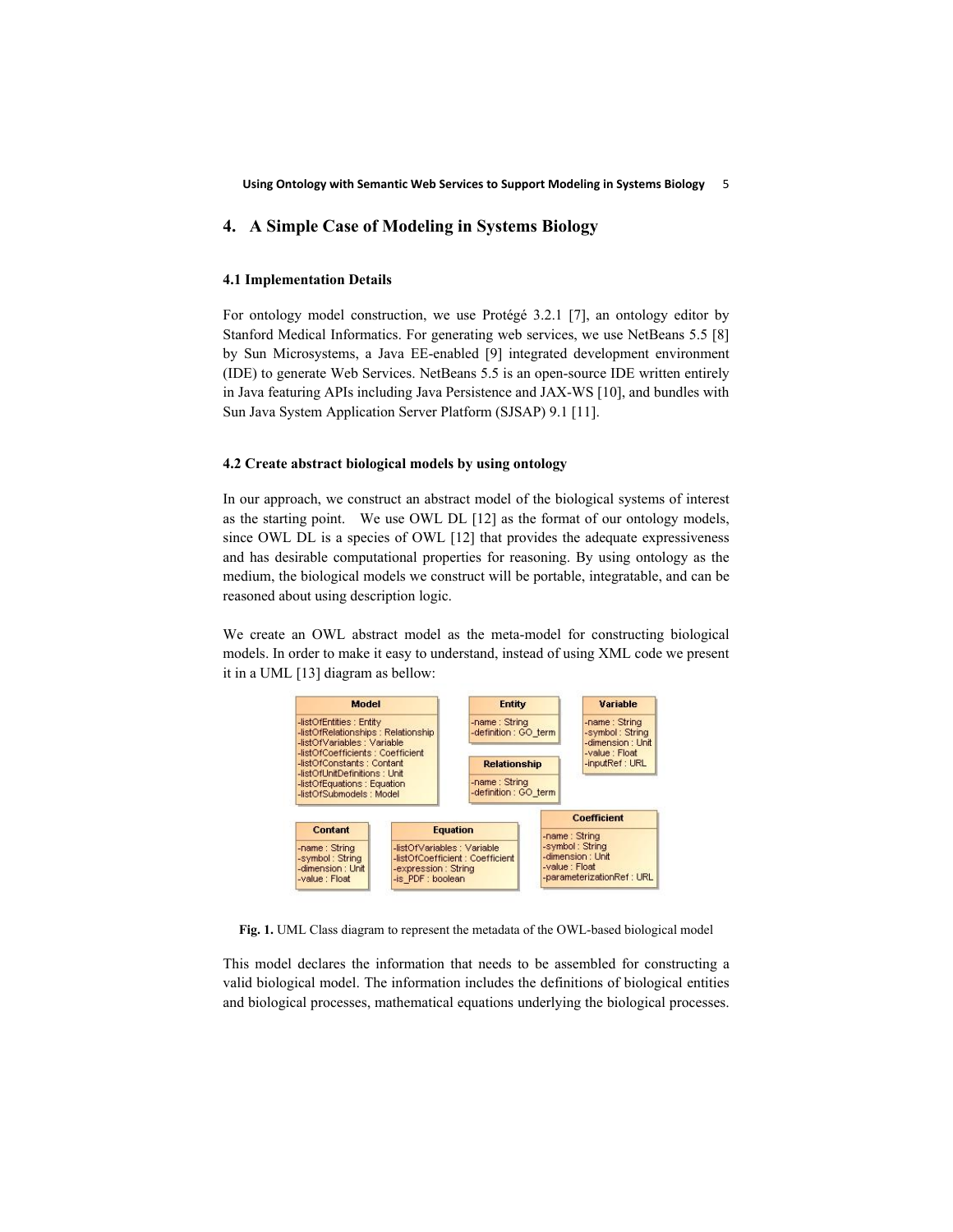This model is then used to embed or refer to external sources of parameters, data sources and analysis methods used for parameterisation.

The following is a sample fragment of an OWL model instantiated by the case of Lewis & Hudspeth hair cell model:

```
<Model rdf:ID=''regulation_of_intracellular_calcium_ion''>
   <listOfCoefficients
   rdf:resource=''#rate_constant_of_calcium_ion_migration''/>
   <listOfCoefficients
   rdf:resource=''#fraction_of_free_intracellular_calcium_ion''/>
   ...... <!--List of Coefficients -->
   <listOfVariables rdf:resource=''#concentration_of_calcium_ion''/>
   <listOfVariables rdf:resource=''#calcium_current''/>
     ...... <!--List of Variables -->
   <listofEntities>
       <GO_0005623 rdf:ID=''saccular_hair_cell_of_bull_frog''/>
   </listofEntities>
   ...... <!--List of Entities -->
   <listOfEquations
   rdf:resource=''#concentration_of_intracelluar_calcium_ion''/>
    ..... <!--List of Equations -->
   <Equation rdf:ID=''concentration_of_intracelluar_calcium_ion''>
      <Variable rdf:ID=''concentration_of_calcium_ion''>
       <symbol rdf:datatype=''http://www.w3.org/2001/XMLSchema#string''
       >c</symbol>
       <value rdf:datatype=''http://www.w3.org/2001/XMLSchema#float''
       >0.1</value>
       <unit rdf:resource=''#micromolar''/>
       <initialValue
rdf:datatype=''http://www.w3.org/2001/XMLSchema#float''
       >0.0</initialValue>
      </Variable>
     ......
     <coefficient rdf:resource=''#fraction_of_calcium_accumulation''/>
     <coefficient rdf:resource=''#total_cell_volume''/>
     ......
     <is_PDE rdf:datatype=''http://www.w3.org/2001/XMLSchema#boolean''
       >true</is PDE>
     <expression rdf:datatype=''http://www.w3.org/2001/XMLSchema#string'
        \geq c = c + dtime * (- 1.0 *U*i Ca/(z*F*C vol*xi)-K S*c)
     </expression>
    </Equation>
</Model>
```
### **4.3 From experimental Data to Database Web Services**

With the development of Java EE and its supporting APIs, we are able to transform experimental data stored in different formats into standard database web services. The general procedure of transformation is the following:

- Transform data source into relational database with a generic schema
- Generate Java Entity Classes from relational database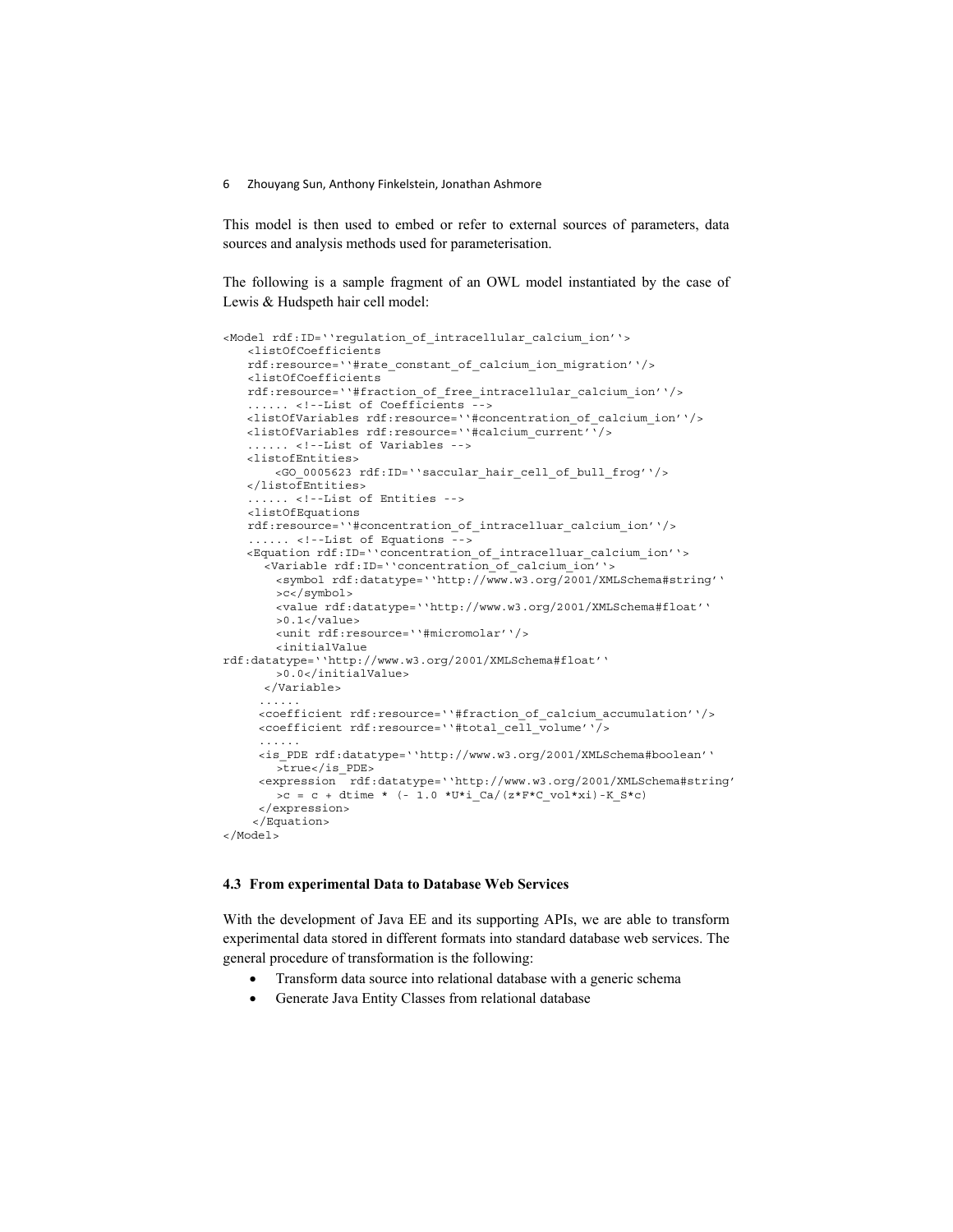- Define generic operations to create Web services
- ! Deploy Web Services to generate WSDL
- ! Create semantic descriptions (OWL-S) for the generated web services

Experimental data exist in different formats such as data-containing documents or relational databases. Different kinds of data-containing documents can always be converted into text-based spreadsheets, which can be imported into relational database by using SQL statements [14]. These database web services are deployed in Java EE enabled application server and provide full flexibility of data retrieval, so that any analysis methods can be performed on them.

Since most of the procedure in this case has been simplified by Java EE platform, the remaining tasks are mainly about defining the meta-models of the database structure, the description of the web service competence, and the semantics for advertising the generated web services. These all can be modeled by using ontology. Moreover, as the operations of the database web services are dependent on the database structure, and the profiles of the web services are based on the description of the entities in the database, a single ontology model can be used to control the generation of the above information all at the same time.

In the case of Lewis  $\&$  Hudspeth model, data are saved in a spreadsheet which contains both the specifications of the experiment and the recorded electrophysiological data. The specifications of the experiment may include the profile of the electric stimulus performed on the cells, the definitions of signals, the meaning of the columns in the tables of data, etc. The results of experiment are stored in a table whose columns are specified with names of entities and rows are sequences of recorded data.

In order to transform this kind of data sources into database web services, we defined an OWL model that describes the properties included in the settings, the entities that specify the columns of the data table, and the operations supported by the web services to be generated. By using the OWL model, database schema, semantic description of web services are automatically generated.

### **4.4 From Analysing Methods to Web Services**

We use JAXWS API [10] in Java EE to transform mathematical methods into Web Services. It is a simple process. Any programming implementation of mathematical methods, such as calculation or best fitting methods etc., is transformed by using annotations as specified in A Metadata Facility for the Java Programming Language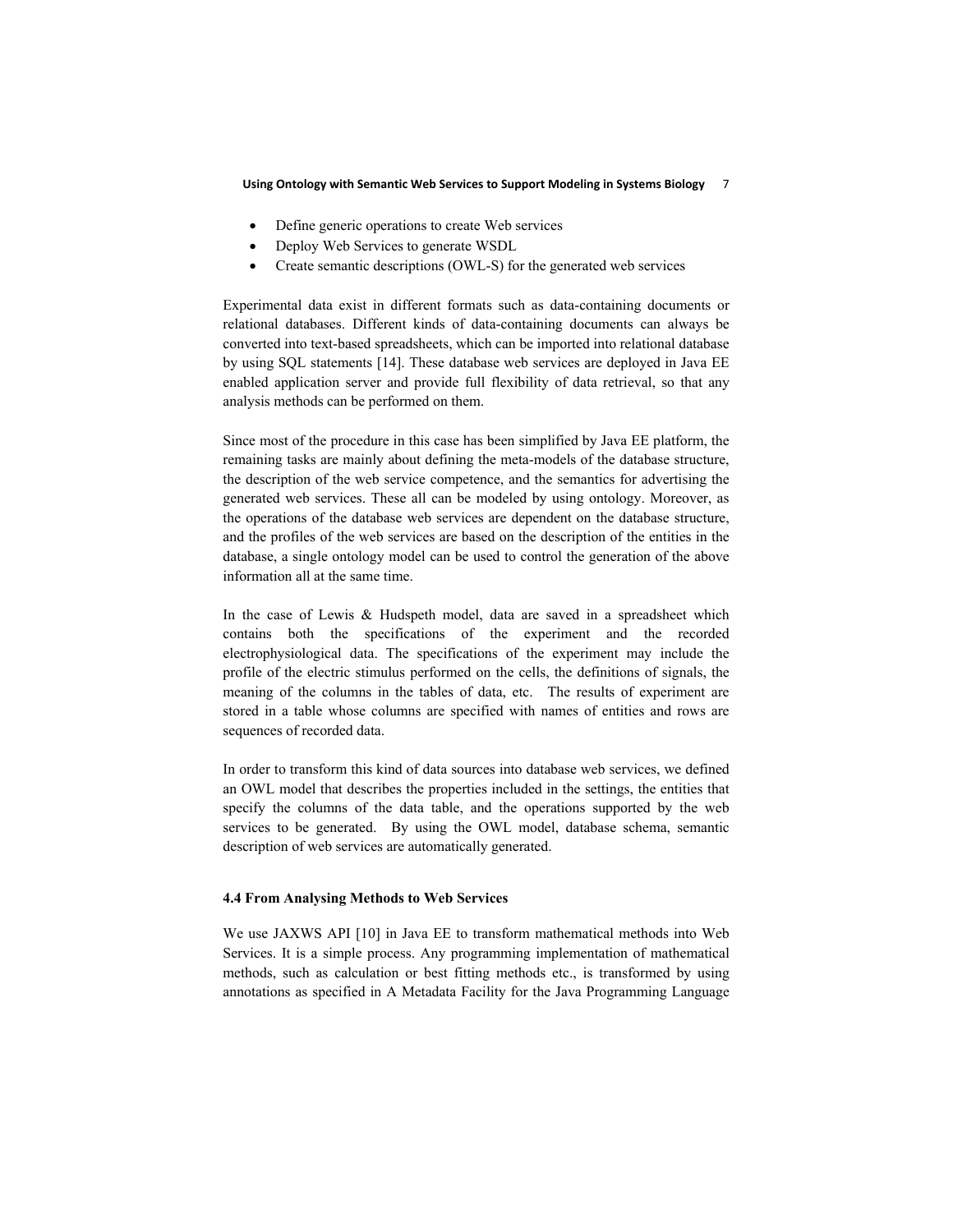(JSR 175) and Web Services Metadata for the Java Platform (JSR 181), as well as additional annotations defined by the JAX-WS 2.0 specification. For example, the following is the implementation of the Boltzmann relation in our example, as a web

```
service ( I = I_{max}/\{1 + e^{-(V_m - V_{1/2})/k}\}^3).
  Import javax.jws.WebService;
  import javax.jws.WebMethod;
  import javax.jws.WebParam;
  @WebService
  public class BoltzmannRel {
         public BoltzmannRel () {}
         @WebMethod(operationName= ''Boltzmann Relation '')
         public float BoltzmannRel (@WebParam(name = ''Membrane
Potential'') float var1, @WebParam(name = ''Peak Current'') float var2,
@WebParam(name = ''Steady State Potential'') float var3, @WebParam(name
= ''slope factor'') float var4) {
                float result = var2/math.pow((1+math.exp(-1*(var1-
var3)/var4)),3) ;
                return result;
         }
    }
```
Similar to the generation of database web services, we also define data analysis web services by using ontology models. The meta-model consists of the description of the inputs, outputs, preconditions, and post-conditions of the mathematical methods. The instantiations of this meta-model are then translated into web services implementation automatically by using an XML transformation stylesheet.

### **4.5 Use OWL-S to specify Parameterisation in Computational Models**

After experimental data and mathematical methods are transformed into web services and annotated with semantics, we orchestrate them together by using the web service composer developed by MINDSWAP. Web service composer is a software interface developed by Maryland Information and Network Dynamics Lab Semantic Web Agents Project (MINDSWAP) [16]. It can be used to guide users in the dynamic composition of web services by supporting OWL-S [17] standard. Using the composer one can generate a workflow of web services. The composition is done in a semi-automatic fashion where composer discovers web services by reasoning on their semantic descriptions, then presents the available web services at each step to a human controller to make the selection. The generated composition can be directly executable through the WSDL grounding of the services. Compositions generated by the user can also be saved as a new service which can be further used in other compositions.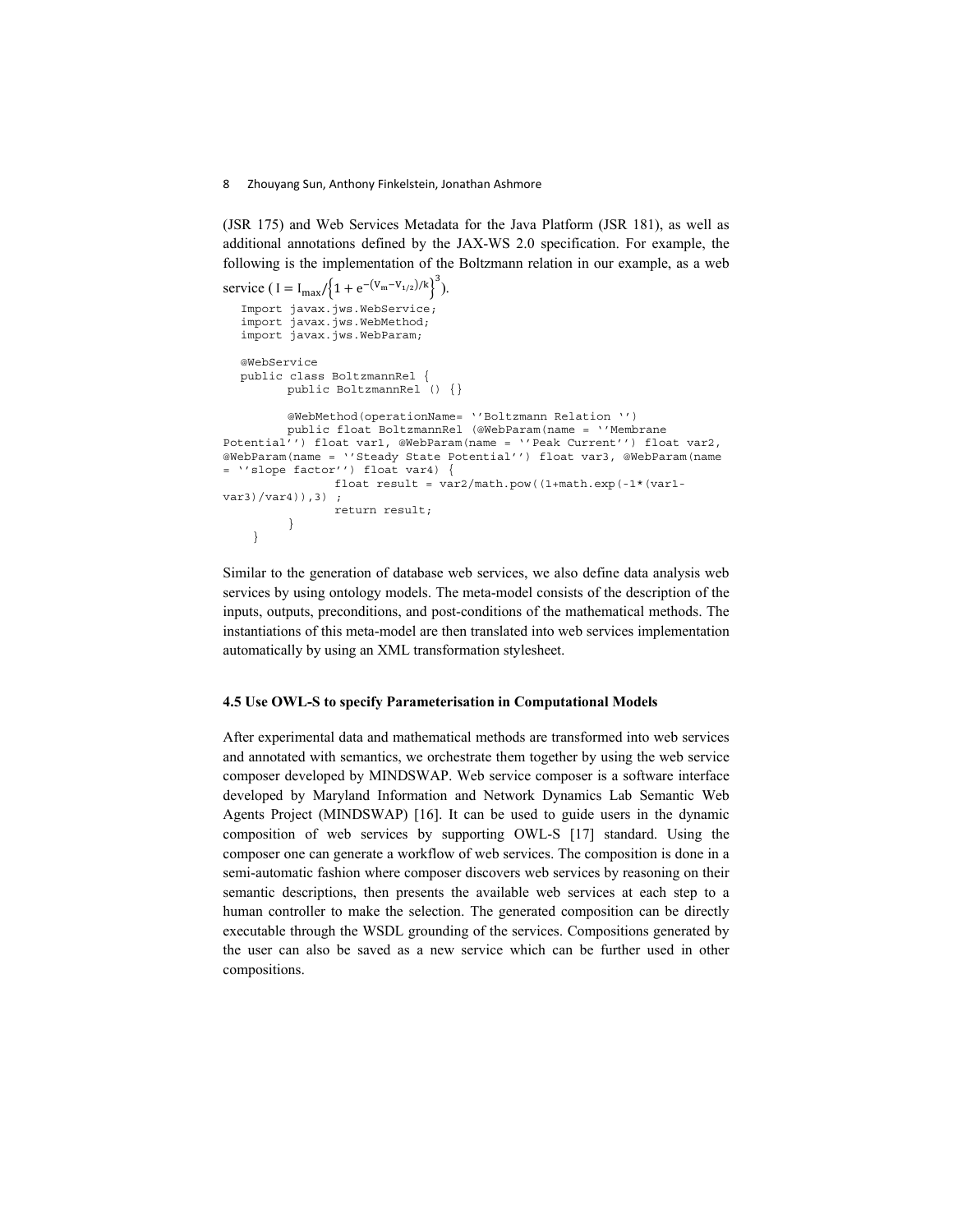In this work, we use OWL-S to specify the parameterisation process in model construction: we translate mathematical equations embedded in the OWL-based biological models into OWL-S files as template web service composition profiles.

For example, when we parameterise equation  $\alpha_m = \alpha_0 e^{-(V_m + V_0)/k_B} + K_A$  in which  $\alpha_0$ , $K_A$ , $K_B$  are parameters need to be specified, we create an OWL-S file that defines web service composition for the parameterisation of this equation. This OWL-S file can be handled by the composer and an interactive interface is then. To parameterise  $\alpha_0$ , this interface searches all the available databases web services and analyser web services and enables orchestrating a selection of these services together. A new composition can be specified on what data to retrieve from database web services and then pass to analyser web services in order to obtain the value of  $\alpha_0$ . After all the parameters are obtained, the values and the equation will be passed to an equation parser service to generate an instantiated equation (looks like  $\alpha_m =$  $22800e^{-(V_m+V_0)/33} + 510$ . When all the equations in a model are parameterised, they can then be passed to simulation generation service.

After the parameterisation process, the information of databases and analysis methods used is stored in OWL-S files and published on the web as new web services. We embedded the links to these OWL-S back to the OWL-based biological models, so that when users want to reuse these models, they are able to retrieve the parameterisation processes and modify them themselves.

### **4.6 Result**

By these means we constructed a fully specified ontology model for the biological system of interest, i.e. the model of hair cell electrophysiology. All parameters that are specified interactively are annotated with external links to OWL-S files that represent the composition of database web services and data analysis web services used for parameterisation. This OWL-based biological model consists of all the essential information for generating a computational simulation.

The meta-model we proposed for modeling in systems biology contains the information specified by the XML schemas of SBML and CellML. Therefore, a subset of our model can be transformed into either SBML or CellML. This gives us the advantage of using any SBML or CellML-enabled software. For example, we have successfully transformed our OWL-based Lewis&Hudspeth model into CellML format and use it in Cell Electrophysiological Simulation Environment (CESE) [18]. A simulation is then generated automatically by transforming CellML model to JavaBeans programs.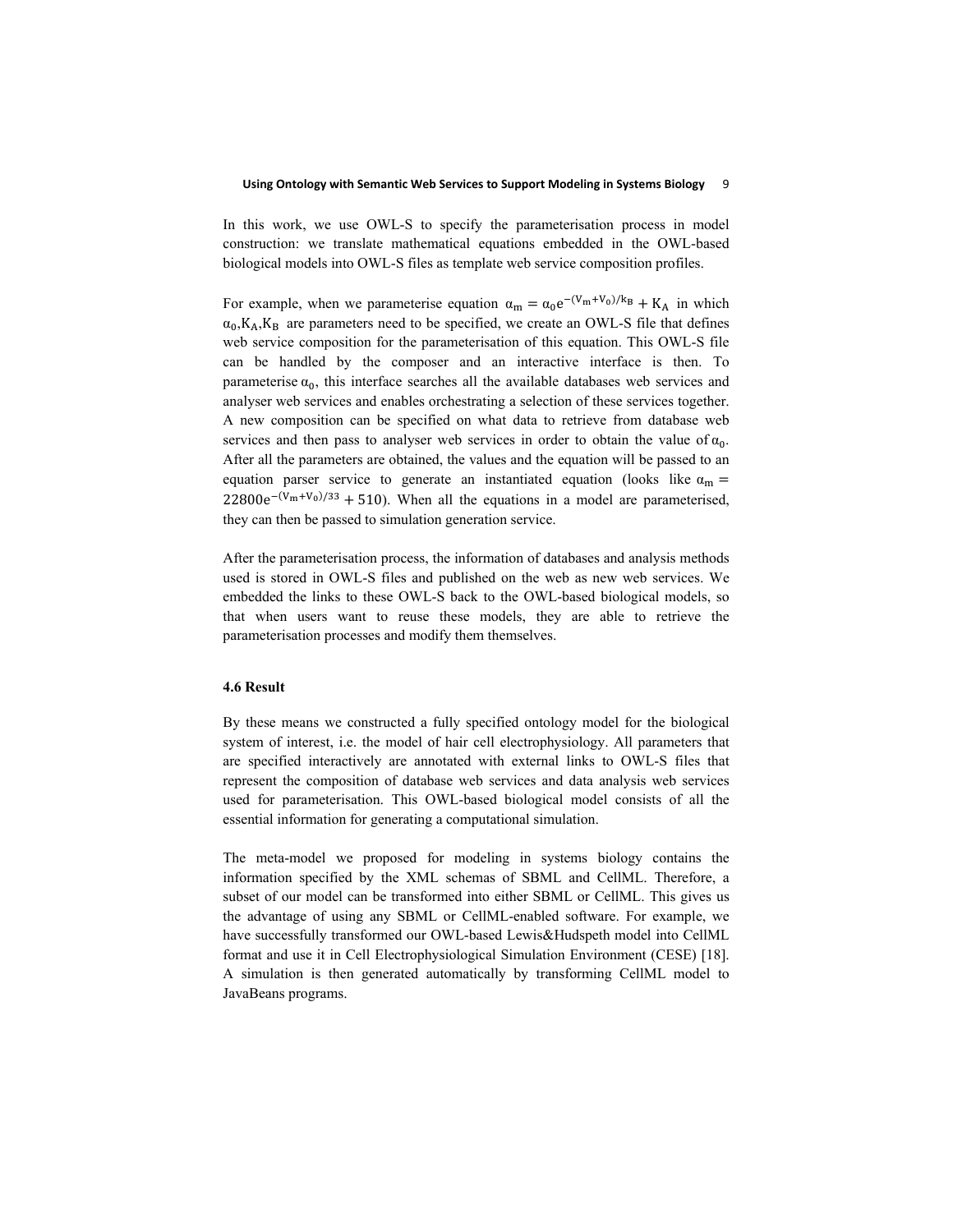## **5. Related Work**

There are a number of XML-based specifications for modeling in systems biology. Representatives of such efforts are the Systems Biology Markup Language (SBML) and the Cell Markup Language (CellML). Both SBML and CellML are XML-based exchange formats that provide formal representation of main modeling components including biological entities, parameter definitions and the equations of the underlying biological processes such as reaction mechanisms, etc [19, 20]. These efforts have however, principally been focused on improving the exchanging models between simulation environments [21]. Both SBML and CellML do not contain information on parameterisation or associated rationale. Our model provides a novel way to combine semantic web services infrastructure, so that data sources and mathematical methods can be standardised in web-based units and then integrated together to achieve interoperation.

There are also attempts at creating biological Web services to enable e-Science in systems biology. An increasing number of tools and databases in molecular biology and bioinformatics are now available as Web Services. For example, *Nucleic Acids Research* describes 968 databases and 166 web servers available in molecular biology [3, 22]. Web service composition frameworks have also been developed for biological studies, including BioMoby [23] and myGrid [24], which support workflow design and execution, data management, and provenance collection among distributed biological web services. Almost all the existing efforts are however focused on publishing genomic data, such as DNA sequence, protein sequence, nucleotide sequence, and so on, and web services are mainly for sequence alignment or looking up definitions of biological terms. As far as we are aware, there is no web service available for physiological level simulation. Furthermore, our approach brings a collection of the latest semantic web techniques in a way that no others have proposed before.

### **6. Discussion and Future Work**

In this work, we described an ontology-centered framework that uses a formal ontology language (OWL) to construct biological models in a portable exchange format, controls the transformation from biological data sources and data analysis methods into semantic web services, and defines the composition of these services in an OWL-based semantic description of web services (OWL-S). The main contribution of our work is the design of this novel framework. Currently no similar effort exists. This framework applies the latest advancement of information technology and is organised in a unique fashion specifically for the purpose of tackling the challenges of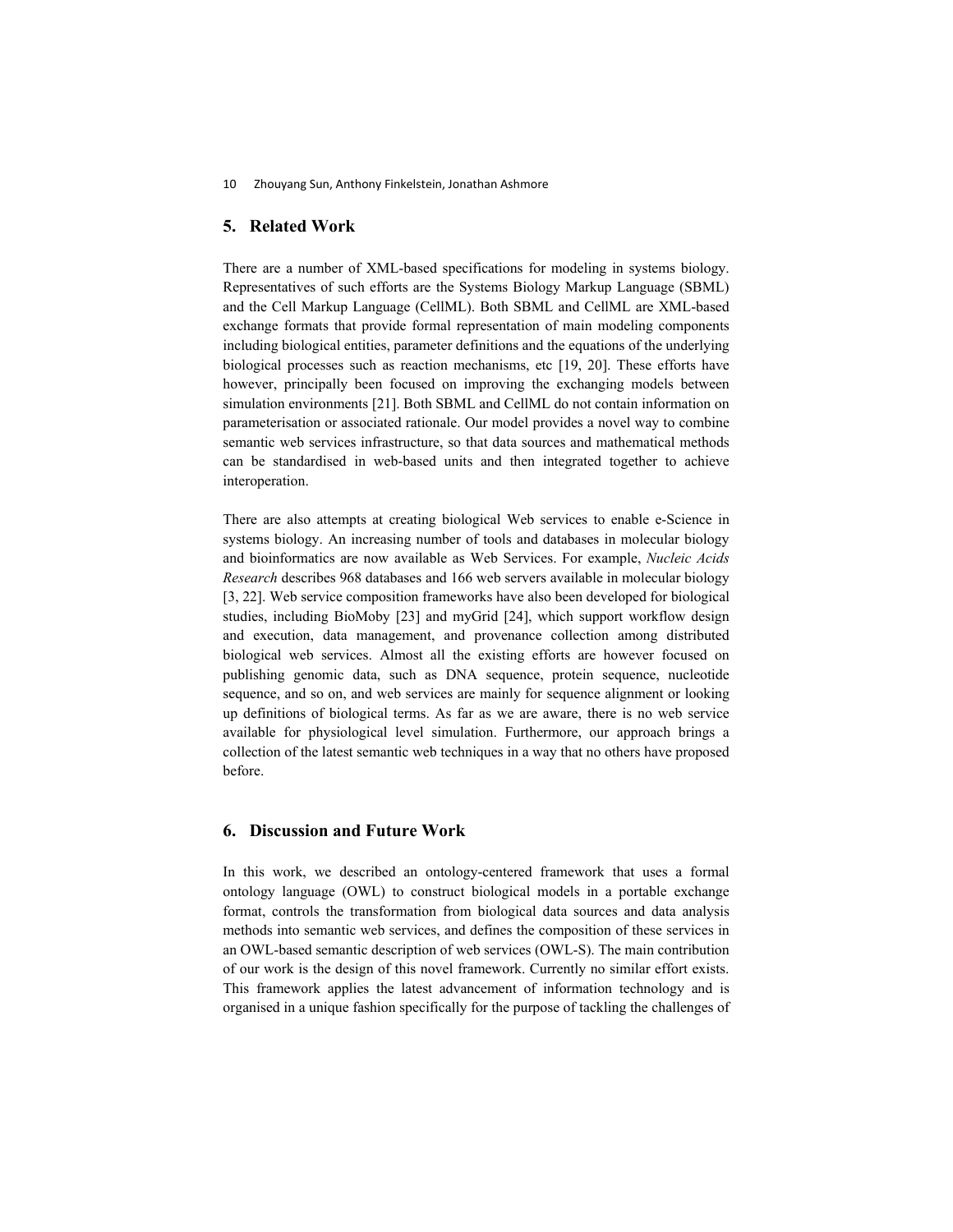biological modeling. This framework allows users to build biological models from an abstract view, so that the biological entities and relationships underlying biological processes are based on the same shared vocabulary. The semantics in these models also enhance the interoperability of biological models, so that they can be easily integrated. Moreover, this framework directly connects with semantic web services infrastructure through ontology models, so that biological data sources and data analysis tools are published as web services. The transformation processes from the knowledge sources to web services are directly controlled by the ontology models. With the advantages of ontology, the automation of transformation can be achieved and consistency between different components can be maintained. Furthermore, this ontology-centered annotation/transformation framework allows users to control the parameterisation processes by semantically defining the workflow between these services. The parameterisation processes are saved in OWL-S models and can be retrieved and dynamically modified. This mechanism allows model specifications and the rationale of modeling processes to be associated with the representation of models, and therefore provides solid ground for further model reuse. The biological models written in OWL can also be translated into simulation models directly. This allows users to build models in abstraction and valid these models in real-time.

This framework provides a basis for combining future development of semantic web techniques to support more sophisticated modeling tasks. For example, by constructing biological models in OWL format, reasoning engines that support description logic can be used to infer the relations between entities across different models. This can help the automatic discovery and matching of distributed models and control the consistency of model integration. Moreover, the OWL-S models that describe parameterisation processes can be combined with case-based reasoning engines so that modeling tasks can be solved automatically by reusing existing cases. Further, the semi-automatic transformation from abstract model to simulation provided by the framework can allow users to construct model heuristically and validate them against experiments in real time. All of these can be very beneficial to modeling in systems biology. We require further experience to be confident of the broader applicability of our work though clearly this has been an important design goal of the framework.

So far our approach has only been tested on a relatively simple example; therefore, the scalability of the framework has not been verified. Also, we have focused the modeling tasks on constructing electrophysiological models. It still needs to be determined whether this framework is sufficiently generic to handle other kinds of